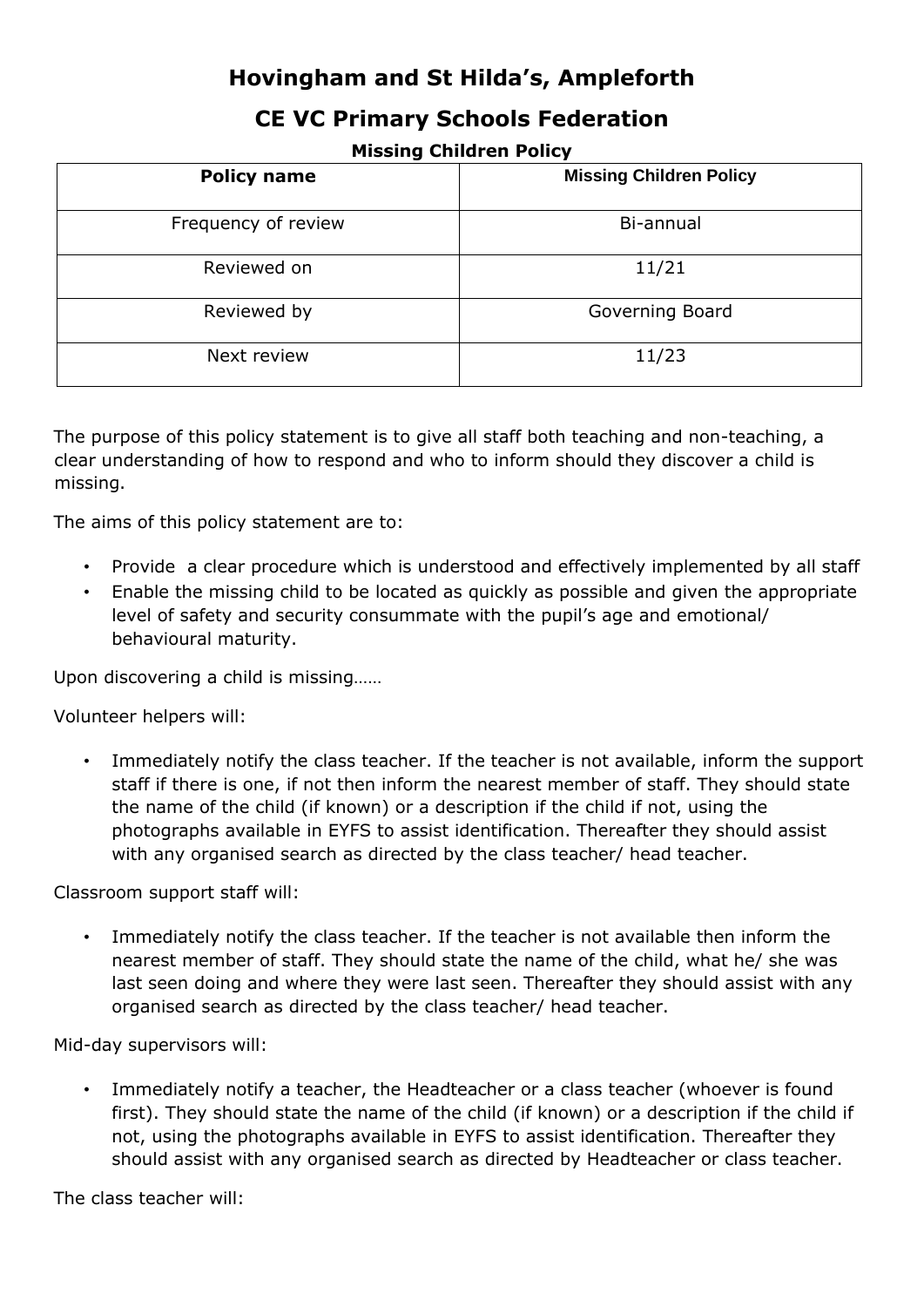- Conduct a search of the immediate surroundings requesting help from school staff
- Indoors-in the classroom- looking under tables, work surfaces and other possible hiding places such as cupboards, adjacent work areas, classrooms, cloakrooms and toilets.
- Outdoors- in the immediate area where the child was last seen, including looking under bushes, up trees and behind sheds.( The class teacher may need to organise cover/supervision for their class while they conduct any search) Check exits are secured.

If the initial search does not find the child, the class teacher shall begin a wider search of the school buildings and grounds, including public areas of the school e.g. library, cloakrooms, toilets, outdoor areas, corridors and hall. If the child is not discovered within a reasonable time the teacher must inform the HT and relay relevant facts.

The Head teacher will:

- Take charge of the situation. If satisfied the teacher's class is adequately supervised the HT will join in the search of the premises, directing the teacher and other staff where to search. Alternatively the HT may request the class teacher to return to their class to be a familiar adult should the missing child return to their classroom.
- When the head teacher is satisfied that the child is not on the premises he will instruct the office staff to contact the child's parents and inform them of the situation and to enquire whether the child has returned home. If they are found to be at home the head teacher will explain the circumstances of the child going missing. If they are not at home the head teacher, in consultation with the parents will begin a search outside the school's immediate premises.
- If the child is not found within 45 minutes the Head teacher (or other staff directed by the head teacher) will inform the police and as appropriate social services, the Chair of Governors of the child's disappearance. Thereafter the head teacher will follow the instructions of the police regarding the continued search for the child.

The Office staff will:

• Follow instructions given by the Head teacher and if necessary communicate between the parents and the head teacher. They will remain in the office awaiting instructions. Check medical records and inform if necessary.

### Missing Child seen running off the Premises

If a child is seen leaving the premises, the member of staff witnessing this must inform the most senior member of staff immediately available or send a message to the office without losing sight of the child.

Staff are expected to use their professional discretion in deciding or not whether it is appropriate to go beyond the school boundary in pursuit of a child. If they do they should behave in a manner that is not threatening to the child. They must not run after the child as this may cause the child to run into a dangerous situation.

Some children may have an Inclusion Passport that may have information about the child's particular circumstances, where they are liable to run off.